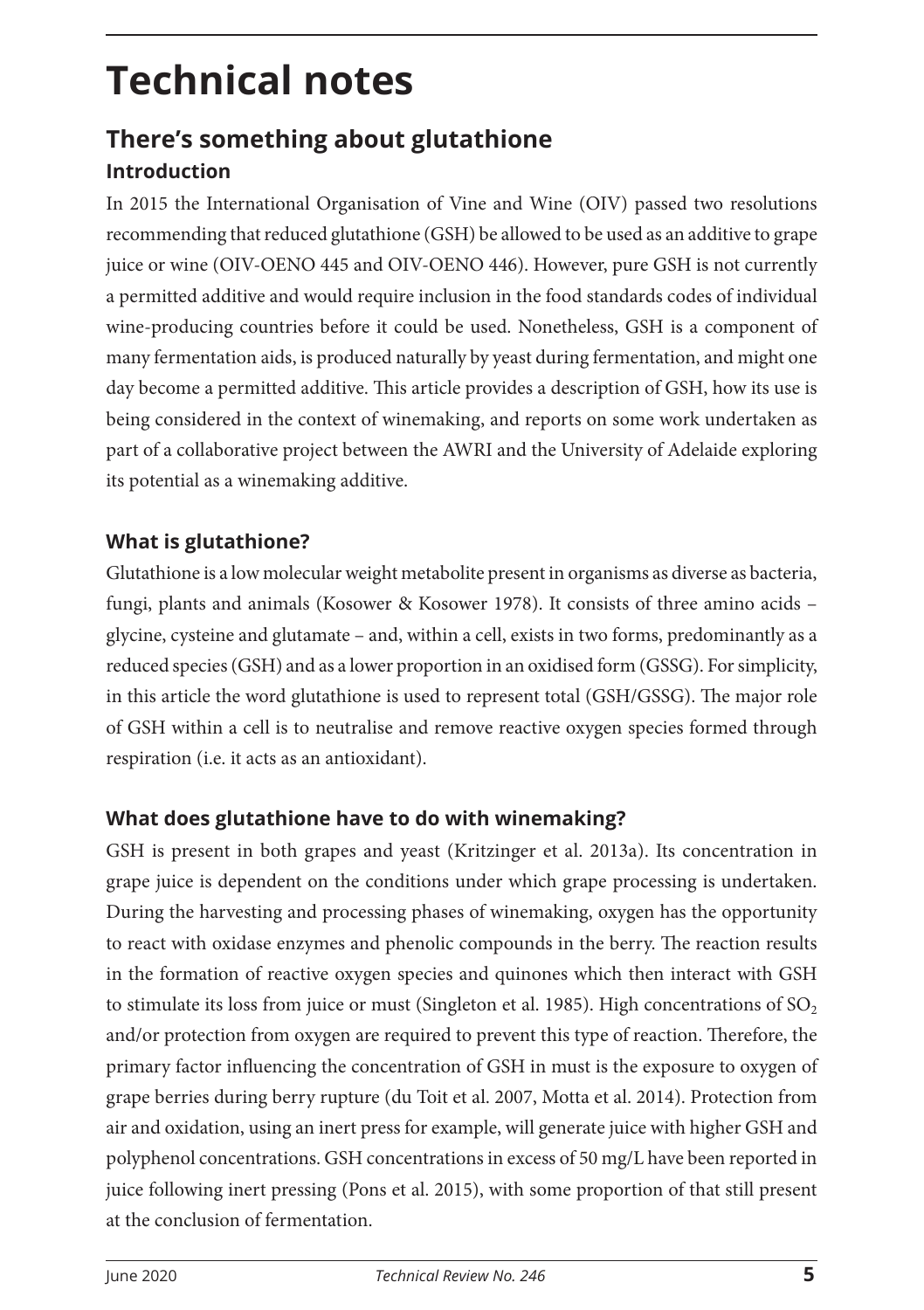Aside from grapes, other potential sources of GSH in wine include yeast-derived products, some of which are marketed as GSH-enriched inactive dried yeast preparations. However, compared to grape processing interventions that can preserve GSH in juice or must, the GSH contribution of these additives is small, increasing GSH concentrations by between 1 and 3.5 mg/L when used at recommended addition rates (Kritzinger et al. 2013b, Andújar-Ortiz et al. 2014, Rodriguez-Bencomo et al. 2014). Yeasts can also contribute GSH to ferments and finished wines through synthesis and export of the molecule during fermentation. Glutathione is the main sulfur compound in yeast and is produced and metabolised in ways that depend on yeast exposure to a variety of stresses (Penninckx 2000).

In work undertaken by the project team, the evolution of glutathione was monitored in pilot-scale fermentations (50 L) of Chardonnay and Riesling, which were then bottled at two SO<sub>2</sub> concentrations (Figure 1). Both juices were prepared using standard aerobic pressing methods. At the start of fermentation glutathione was barely detectable. It accumulated continuously, reaching approximately 14 and 9 mg/L in the Chardonnay and Riesling wines respectively, by ferment completion. The Chardonnay fermentations were sluggish, with remedial action undertaken after 20 days, but they eventually completed after 44 days. During cold settling of the finished wines, glutathione concentrations continued to decrease moderately in Chardonnay and increased in Riesling, reaching respective concentrations of 8 and 12 mg/L before bottling. Cellaring of the wines for a further three months saw GSH concentrations decline in both wines, with the higher concentrations of SO<sub>2</sub> associated with accelerated decrease of GSH in the Chardonnay wine. Both the overall concentrations of GSH observed in these wines and the  $SO_2$ -associated decrease in GSH are consistent with the observations of others (Panero et al. 2015, Pons et al. 2015). N<br>ig<br>Po



Figure 1. Evolution of glutathione concentration during fermentation (50 L) of Chardonnay (A) and Riesling (B) from pressing of juice to wine bottling and during bottle ageing. Both wines were bottled at two SO<sub>2</sub> concentrations, 0.6 and 0.8 mg/L molecular SO<sub>2</sub>. Arrows indicate pre-bottling SO<sub>2</sub> additions, after which wines were bottled and cellared. Error bars show standard deviation (n=3). aft<br>**6**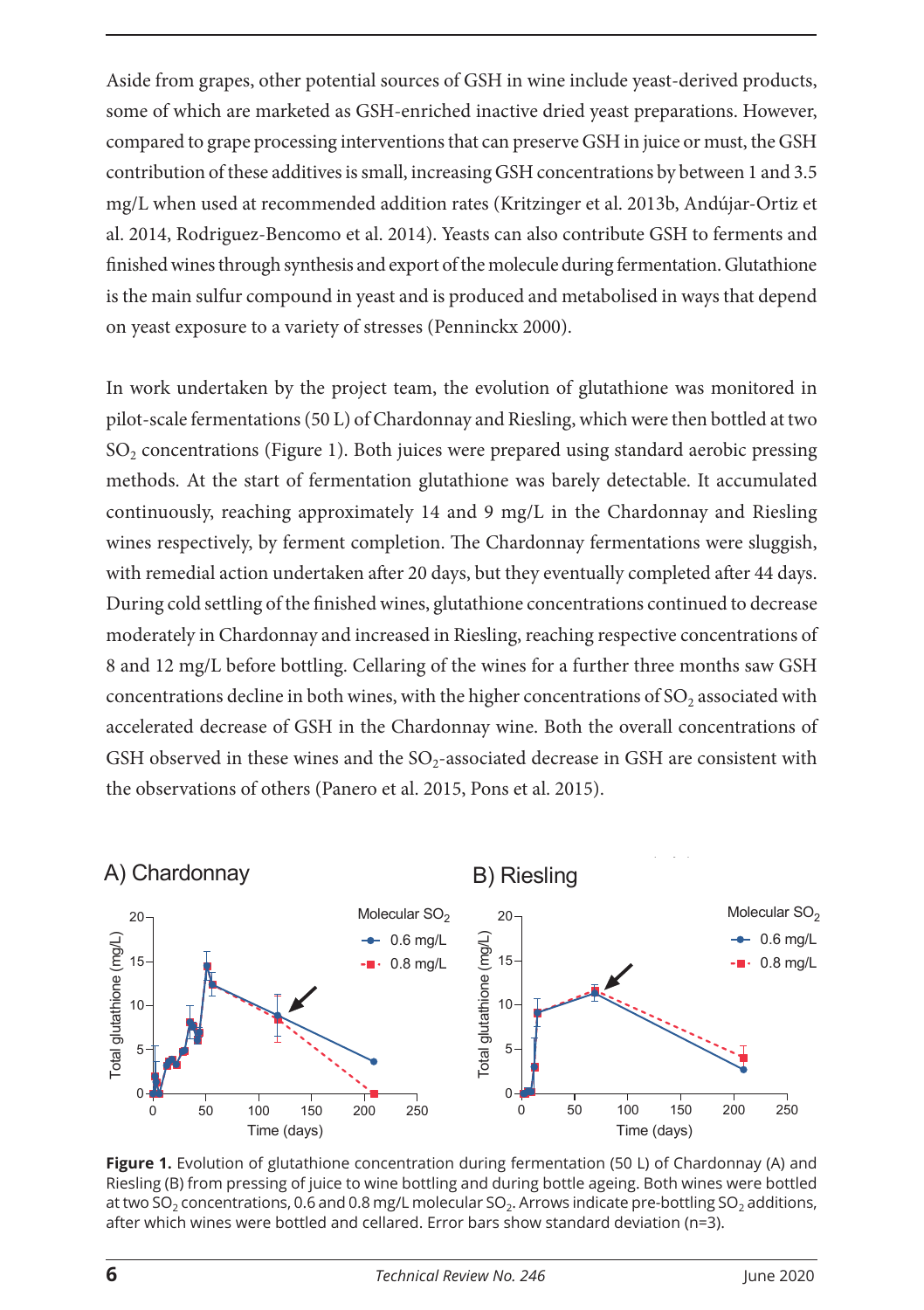In summary, glutathione is a normal constituent of grapes and yeast and, depending on how the wine is made, will contribute in different ways to the winemaking process. If the juice is produced oxidatively then little GSH will make it to bottle. However, if the wine is made reductively, concentrations of GSH sufficient to participate in post-fermentation processes can be present in the finished wine. Substantial research effort has been expended in order to understand what those processes are, and how any interactions of GSH will affect them.

#### **Effects of glutathione on wine**

The oxidative processes that began during grape processing continue once wine is in bottle, and the steps taken during bottling become critical in controlling their progression. The detrimental effects of oxidation, such as the browning of white wine or development of undesirable sensory characteristics, cannot be rectified once wine is in the bottle and therefore the impact is much greater. These effects may be exacerbated if wines are made inertly, preserving phenolic compounds that are then vulnerable to subsequent oxidation. Protection of wines from oxidation is a function that has traditionally been performed by  $SO<sub>2</sub>$ . However, some wine producers in recent years have sought to minimise concentrations of  $SO<sub>2</sub>$  in wine or eliminate its use altogether. In the absence of an effective antioxidant, the shelf life of wine is significantly shortened. GSH is a reducing agent and is capable of preserving volatile sulfur compounds (e.g. varietal thiols) during wine ageing (Nikolantonaki et al. 2014). For these reasons, GSH has been investigated as an alternative antioxidant for wine, and for its potential to act synergistically with  $SO<sub>2</sub>$  such that the concentration of  $SO<sub>2</sub>$  could be decreased, or even eliminated altogether (Badea & Antoce 2015, Comuzzo et al. 2015).

Panero et al. (2015) investigated the effect of GSH addition on the shelf-life of bottled wines, reporting that post-ferment GSH addition did not help preserve the concentration of  $SO<sub>2</sub>$ over time, SO<sub>2</sub> did not preserve GSH concentrations over time, and GSH addition offered no protective effect against white wine browning. The only observed interaction with  $SO_2$  was an accelerated consumption of  $O_2$  in bottle when both GSH and  $SO_2$  were present. Earlier work by Ugliano et al. (2011) showed that post-ferment GSH addition could suppress the loss of varietal thiols such as 3-mercaptohexanol (3-MH) at the expense of higher concentrations of H2S. For both of these compounds, there were complex interactions with wine copper concentrations and oxygen ingress through the closure. Thus, despite promising theoretical work indicating potentially useful post-ferment applications for GSH, these two studies point toward limited practical outcomes and added risk with potential for in-bottle evolution of unwanted low molecular-weight sulfur compounds.

Some questions remain about the potential for GSH to influence wine style when added prior to, or during fermentation. GSH in grape juice can interact with phenolic compounds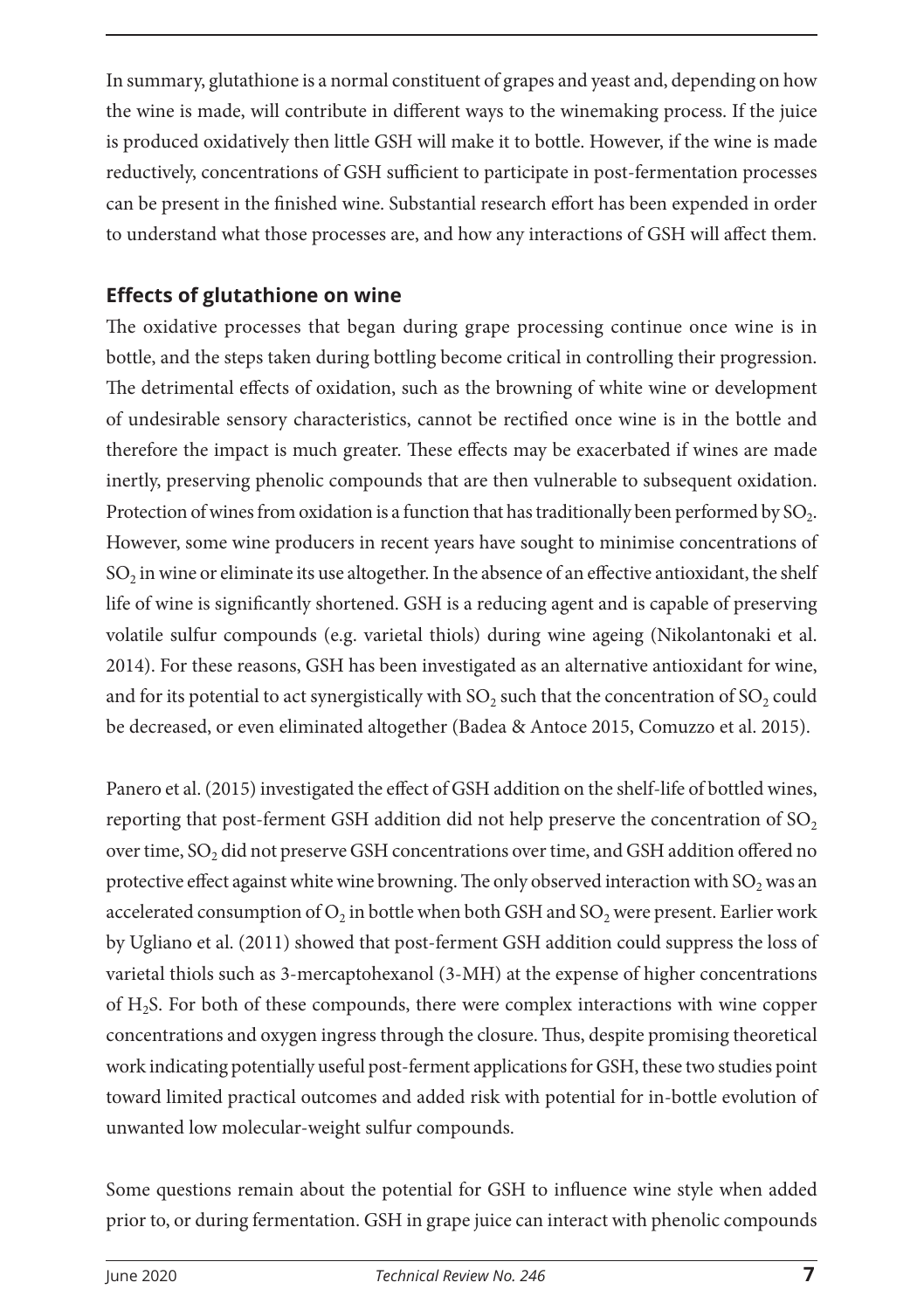to form grape reaction product, may reverse the oxidation of quinones, and can also form conjugates with grape-derived compounds to generate flavour precursors that can be liberated by yeast during winemaking. The degree to which these reactions occur is governed by oxygen concentration, but the half-life of oxygen is short in freshly prepared juice. Not only does GSH react with the many phenolic compounds present, but it is also a sought-after nutrient for many of the organisms that are present in must. Many of these same organisms, including wine yeasts, also have the capacity to assimilate free GSH (Marsit et al. 2015, Margalef-Català et al. 2016).

With these previous observations in mind, the impact of adding GSH to juice or during the early stages of an active ferment was investigated. This work aimed to understand whether the effects of juice or early ferment additions are similar or whether the early addition is consumed by oxidative reactions and the slightly later addition metabolised. A further question to be investigated was whether the trajectory of wines that had received GSH during fermentation, and where residual GSH was still high at bottling, would be similar to wines that had received GSH only at bottling, as described by Panero et al. (2015).

#### **Exploring the effects of GSH addition prior to or during fermentation**

As shown earlier, GSH is present in a wine ferment, whether it is added or not. But what happens when grape-and yeast-derived GSH is augmented with addition of exogenous GSH? This was explored by the addition of excess GSH (250 mg/L) to Chardonnay and Riesling pilot-scale ferments (50 L), both pre- and post-inoculation. The concentrations of oxidised and reduced glutathione were monitored throughout the production of these wines, including during 18 months of cellaring in-bottle (Figure 2).



Figure 2. Evolution of glutathione concentrations during and after fermentation in Chardonnay and Riesling wines to which 250 mg/L GSH was added 24 hours before (blue) or 24 hours after (red) inoculation. All treatments were conducted on a 30 L scale in triplicate. Error bars show standard deviation (n=3).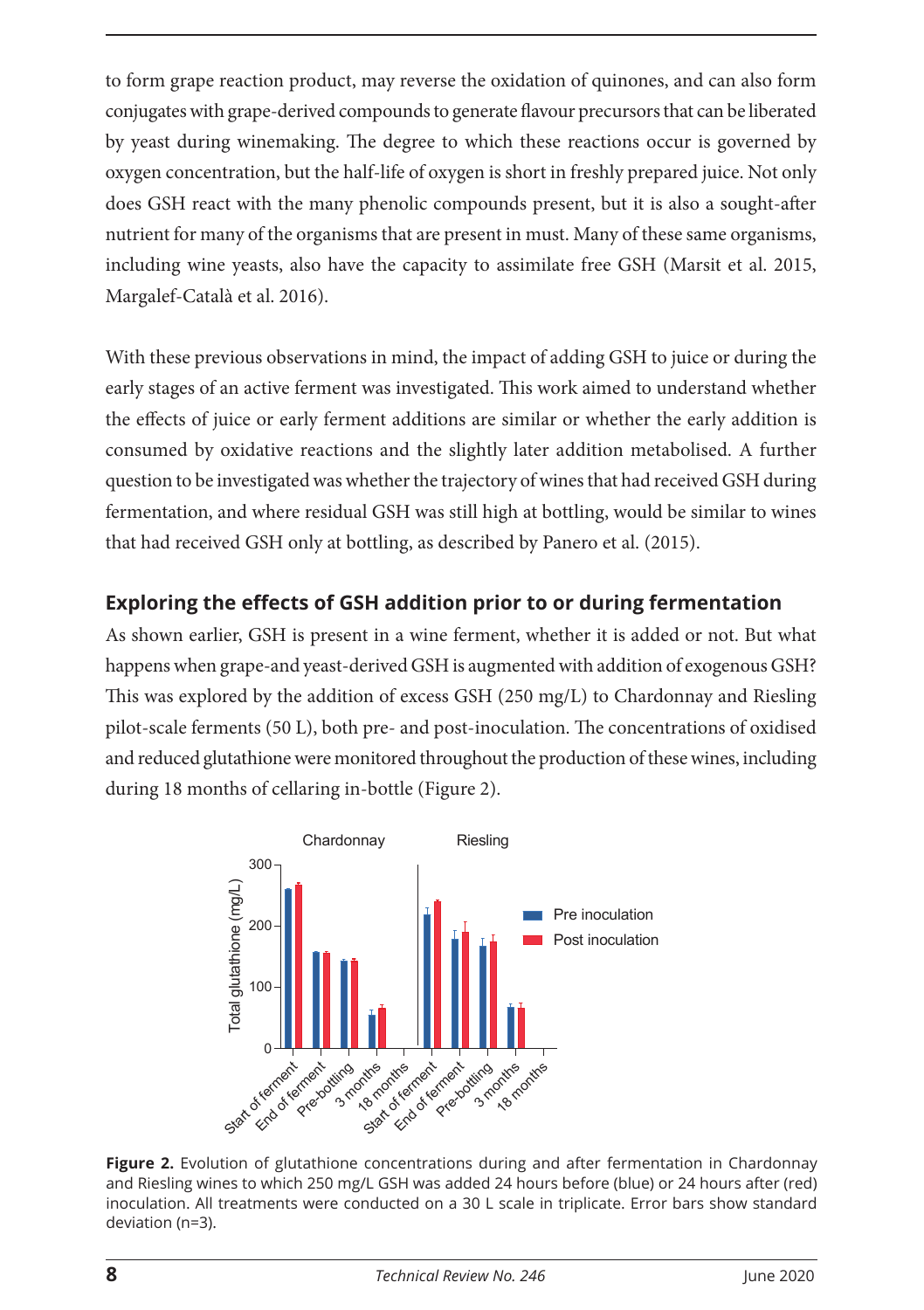On average, 100 mg/L and 45 mg/L of glutathione was consumed during the course of the Chardonnay and Riesling fermentations, respectively. It made no difference whether the GSH was added prior to or following yeast inoculation. Two-fold higher concentrations of oxidised glutathione (GSSG) were present in ferments when GSH was added prior to inoculation. However, GSSG represented only 5–10% of the total glutathione concentration in those ferments, with the vast majority remaining in the reduced form. Very little glutathione was lost between completion of fermentation and bottling. After three months of cellaring, only 20% (50 mg/L) of the original addition remained, and by 18 months no glutathione was detectable either in reduced or oxidised form.

Extensive analysis of yeast-derived volatiles revealed no substantial changes in the concentrations of the vast majority of odour active volatile compounds. The only exceptions to this were the sulfur compounds 3-mercaptohexanol (3-MH) and hydrogen sulfide (H2S). Post-inoculation addition of GSH was associated with a 1.5 to 2-fold increase in 3-MH concentrations after three months in bottle (data not shown) and a doubling of H2S concentrations in Chardonnay was seen following both pre-inoculation and postinoculation additions (Figure 3). By 18 months the  $H_2S$  concentration became excessive, reaching more than 100 μg/L. The timing of GSH addition, either pre- or post-inoculation, did not affect  $H_2S$  concentration, but lower concentrations of  $H_2S$  were evident in wines with higher concentrations of  $SO<sub>2</sub>$  after cellaring for 18 and 22 months. Similar patterns of H<sub>2</sub>S development were also observed in Riesling wines, but with 5-fold lower absolute H<sub>2</sub>S concentrations.



Time since bottling

**Figure 3.** Evolution of hydrogen sulfide concentrations in Chardonnay wines made following addition of GSH pre-inoculation (red bars), post-inoculation (green bars) and without GSH addition (blue bars). The odour threshold for hydrogen sulfide is 1.1 – 1.6 μg/L, as indicated by the dotted line. Error bars show standard deviation (n=3).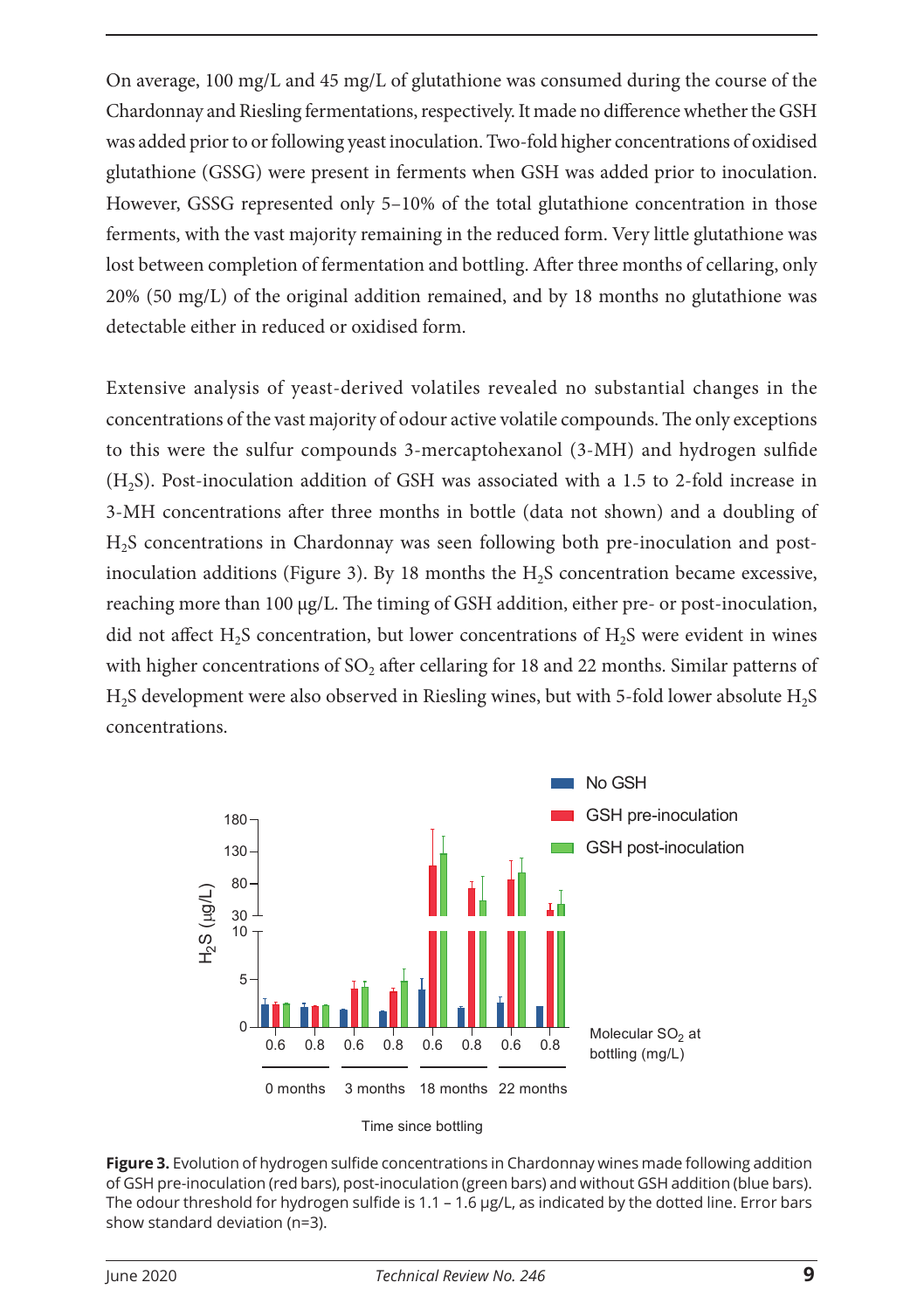### **What is the effect of juice nitrogen availability on post-ferment glutathione and H2S concentration?**

The OIV resolution on GSH includes a statement that GSH additions should only be made to grape juice when sufficient assimilable nitrogen levels are available to avoid metabolism of GSH by yeast. The appropriate assimilable nitrogen level for this to occur is, however, not specified.

The effect of varying yeast assimilable nitrogen (YAN) concentrations on loss of glutathione during fermentation was evaluated at laboratory scale in defined medium. Figure 4A shows that when GSH was added prior to fermentation, post-fermentation glutathione concentrations were lower than initial glutathione concentrations at all three YAN concentrations – that is, in all cases where GSH was added, its concentration decreased during fermentation. The postferment concentration of glutathione was, however, significantly higher at the highest YAN concentration (430 mg/L). The loss of glutathione at all YAN concentrations demonstrates that there is no nitrogen concentration that can completely suppress glutathione loss during fermentation. Whether this glutathione loss is the result of metabolism by yeast remains to be determined. However, fermentative activity was not stimulated by GSH addition at low YAN, indicating that it was not being used as a substitute nitrogen source.

Figure 4B shows the suppression of post-ferment glutathione-related H2S concentration by nitrogen at YAN concentrations  $\geq$  300 mg/L. At the lower juice YAN of 150 mg/L, higher GSH concentrations (100 mg/L and 250 mg/L) stimulated higher post-ferment H<sub>2</sub>S concentrations in the finished wine. In contrast, at the very lowest GSH concentrations,



**Figure 4.** Effect of nitrogen and post-inoculation GSH addition on post-ferment glutathione (A) and hydrogen sulfide (B) concentrations. In plot A the dotted lines indicate glutathione concentrations of the juice prior to fermentation. In plot B the dotted line represents the odour threshold of hydrogen sulfide (1.1 – 1.6 μg/L). Error bars show standard deviation (n=3).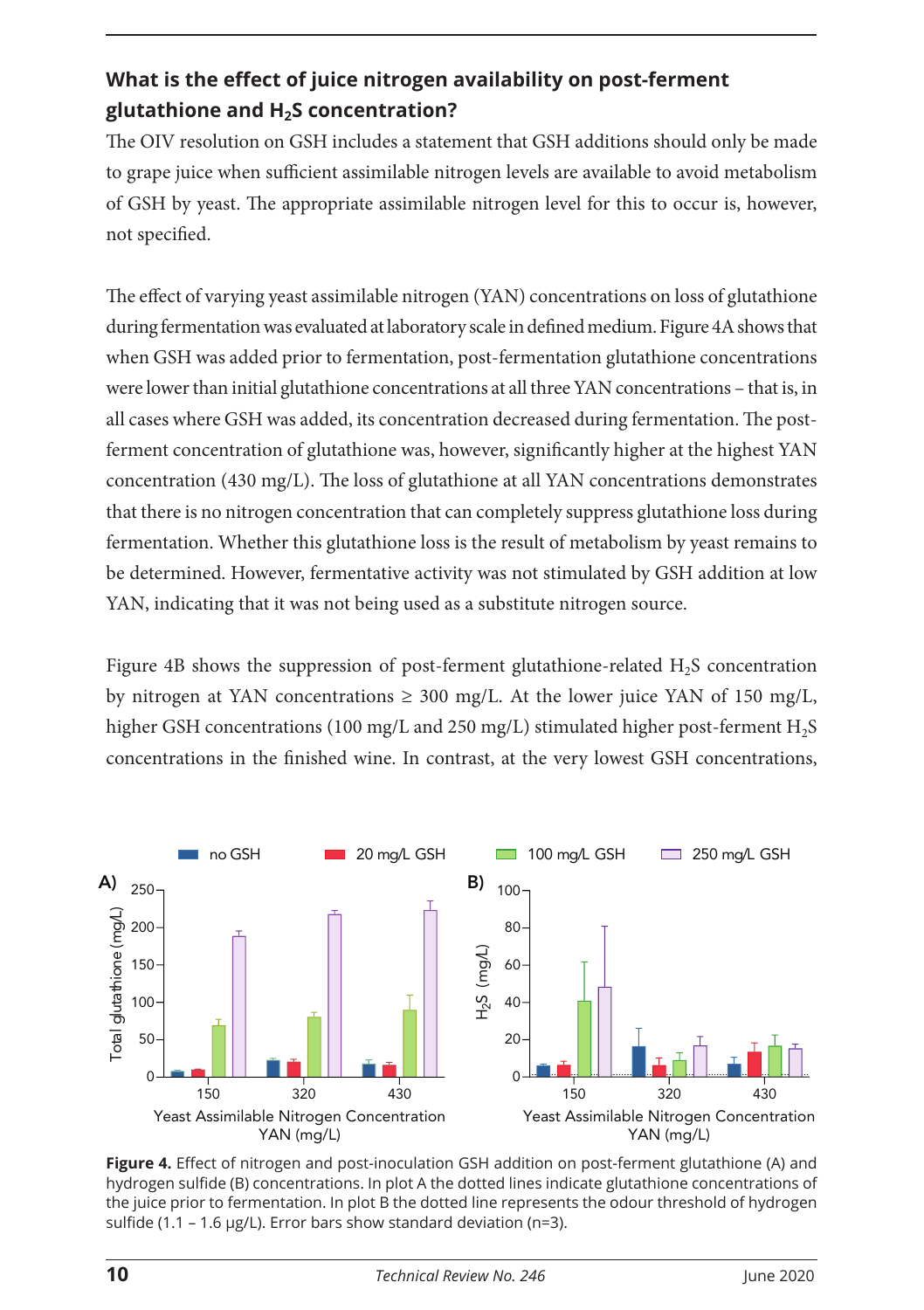such as those indicated in the OIV resolutions (20 mg/L), there was no difference between it and the control (no addition).

#### **Summary and take-home points**

There is something about glutathione; its chemistry and biology is interesting and complex. It is as the centre of so much that is critical to winemaking, from yeast performance to the evolution of key aroma compounds. The idea that there might be an alternative to  $SO<sub>2</sub>$  to protect wine against oxidation is a tantalising one. The work conducted here and elsewhere, however, suggests that this will not be the case. There appears to be little protection afforded by GSH at the lower concentrations recommended by the OIV in the two resolutions relating to its use. GSH has not been shown to limit browning in bottle and does not act synergistically with SO<sub>2</sub> such that the lower concentrations of both might be used. At higher GSH concentrations there are risks of undesirable sulfur compounds developing in bottle and these risks do not appear to be easily mitigated through higher nitrogen supplementation. Considering the data presented here and elsewhere, it seems unlikely that an argument for GSH to be added to the relevant food standards codes as a wine additive will be made any time soon.

#### **Acknowledgements**

The work was conducted at The Australian Wine Research Institute and the University of Adelaide, both members of the Wine Innovation Cluster at the Waite Research Precinct in Adelaide. The work was supported by Australian grapegrowers and winemakers through their investment body, Wine Australia, with matching funds from the Australian Government. The Australian Research Council Training Centre for Innovative Wine Production [\(www.ARCwinecentre.org.au](http://www.ARCwinecentre.org.au); project number IC170100008) is funded by the Australian Government with additional support from Wine Australia, Waite Research Institute and industry partners.

> Simon A. Schmidt, Research Manager, AWRI, *simon.schmidt@awri.com.au* Marlize Z. Bekker, Senior Research Scientist, AWRI Ross Sanders, Research Assistant, University of Adelaide Kathleen M. Cuijvers, Technical Officer, AWRI Allie C. Kulcsar, Scientist, AWRI Dimitra L. Capone, ARC Research Associate, University of Adelaide Carolyn Puglisi, Research Chemist, University of Adelaide David W. Jeffery, Associate Professor in Wine Science, University of Adelaide